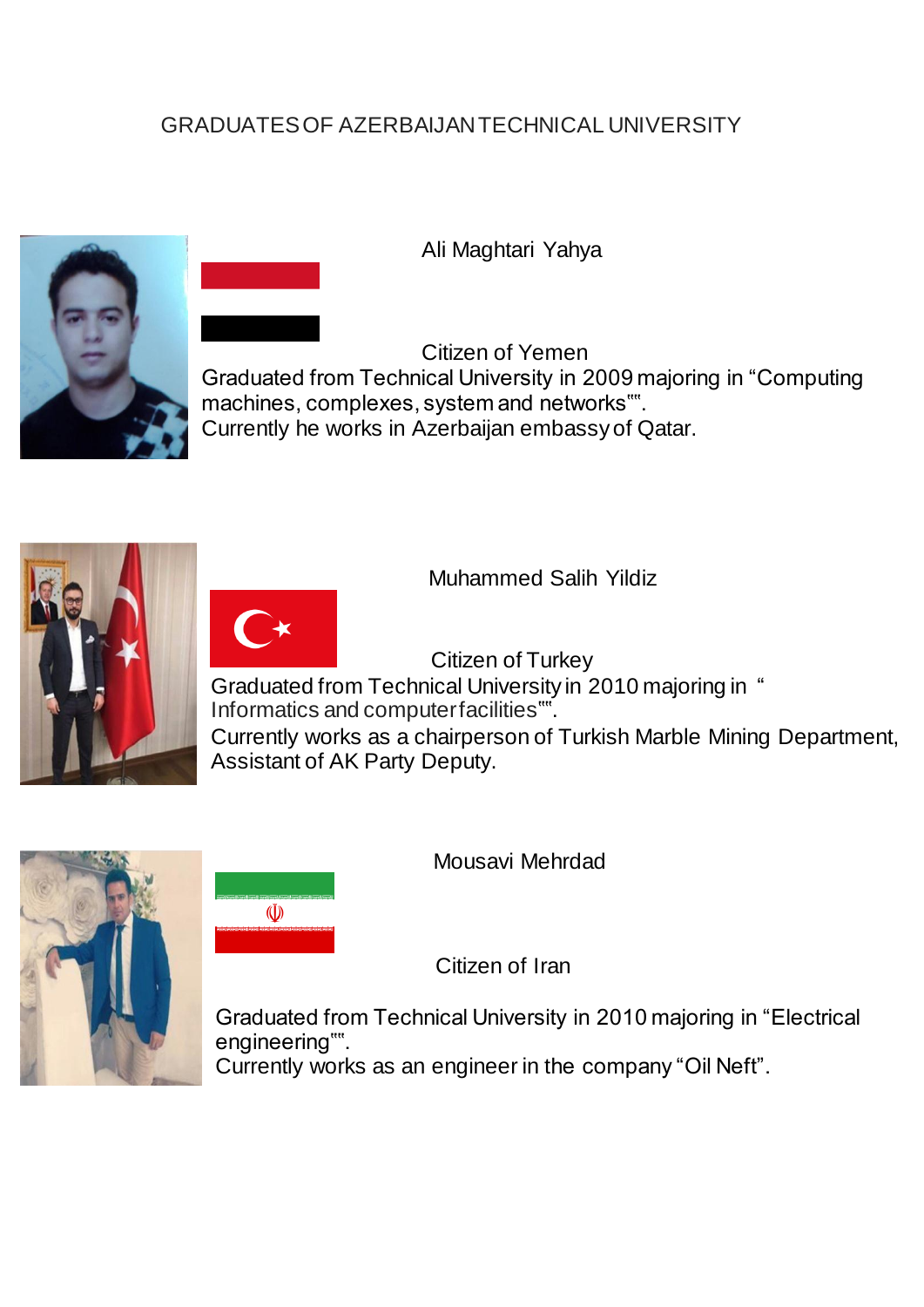Nguen ThagTung





Citizen of Vietnam Graduated from Technical University in 1983 majoring in "Electronic Computers"". Currently works as Deputy General Director of «Vietsoft Ware İnternational JnC».

Ismail Doruk

Citizen of Turkey Graduated from Technical University in 2008 majoring in " Design and technology of electronic computers". Currently works as a Director of «CELT-CLEGCS».

Turan Bulak Musthafa





Citizen of Turkey Graduated from Technical University in 2016 majoring in ""Machine engineering"" Currently works as Chairman of the Board ""Bulak Group of Companies""

Nizameddin Darvish





Citizen of Syria Graduated from Technical University in 2008 majoring in "Computing machines complexes ,system and networks"". Currently works as a manager at ""Looks Kids"" shop.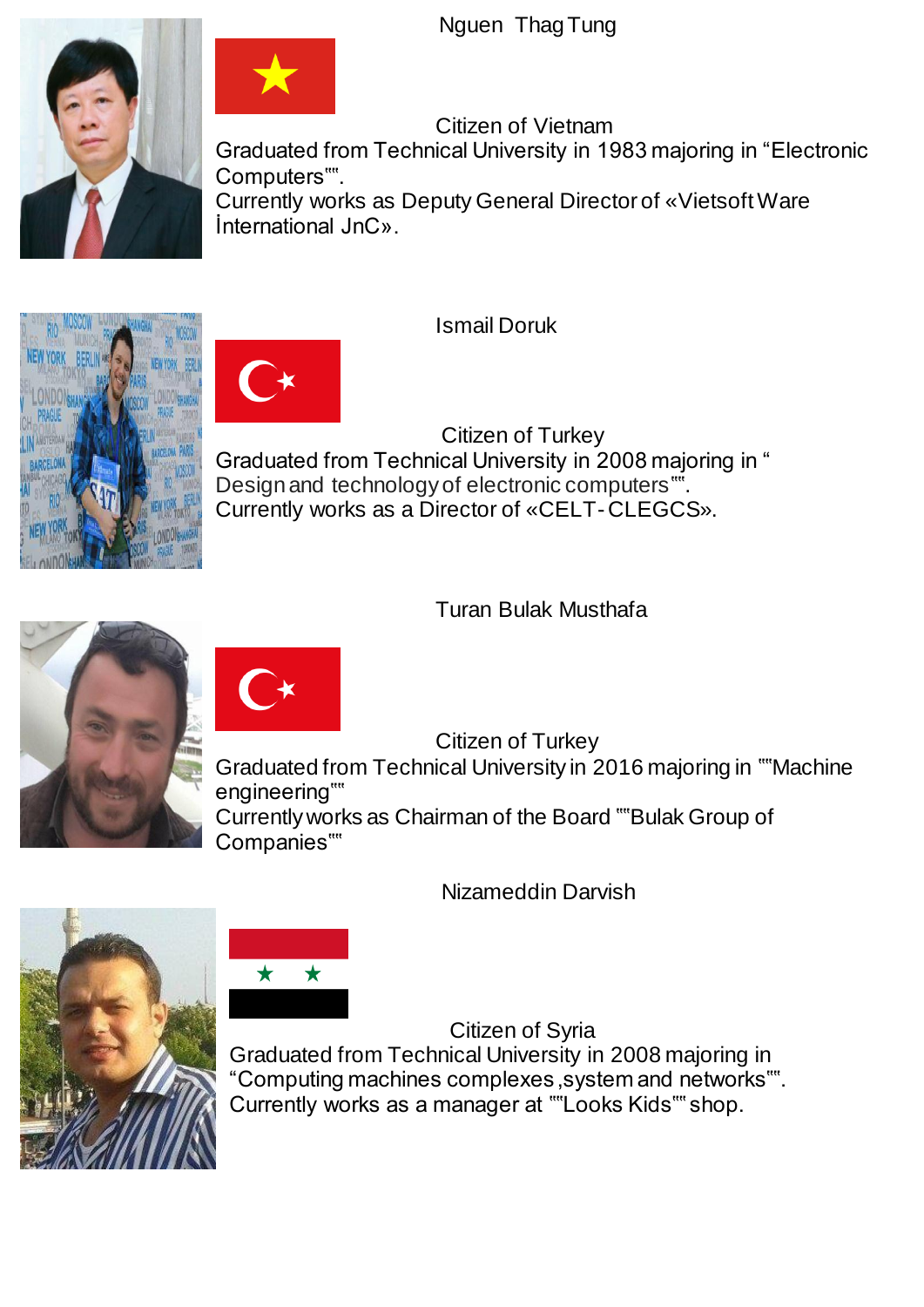Hakkı Urey

Citizen of Turkey Graduated from Technical University in 2006 majoring in "Computing machines complexes, system and networks"". Currently works as a General Manager at ""Fubam Group"".

Ali Sami





Citizen of Iran

Graduated from Technical University in 2007 majoring in ""Computing machines complexes, systemand networks"". Currently works as a computer engineer at a private company in Tehran

Nquen Xoang Lan



Citizen of Vietnam

Graduated from Technical University in 1984 majoring in ""Industrial electronics"".

Currently is a Director of "Xon Fam"" company in Ukraine.





Bekir Chin

Citizen of Turkey Graduated from Technical University in 2012 majoring in "Providing programs for automated systems and computer facilities". Currently is a Director of "" Cinler Dorse San Tic. LTD STI"" Company.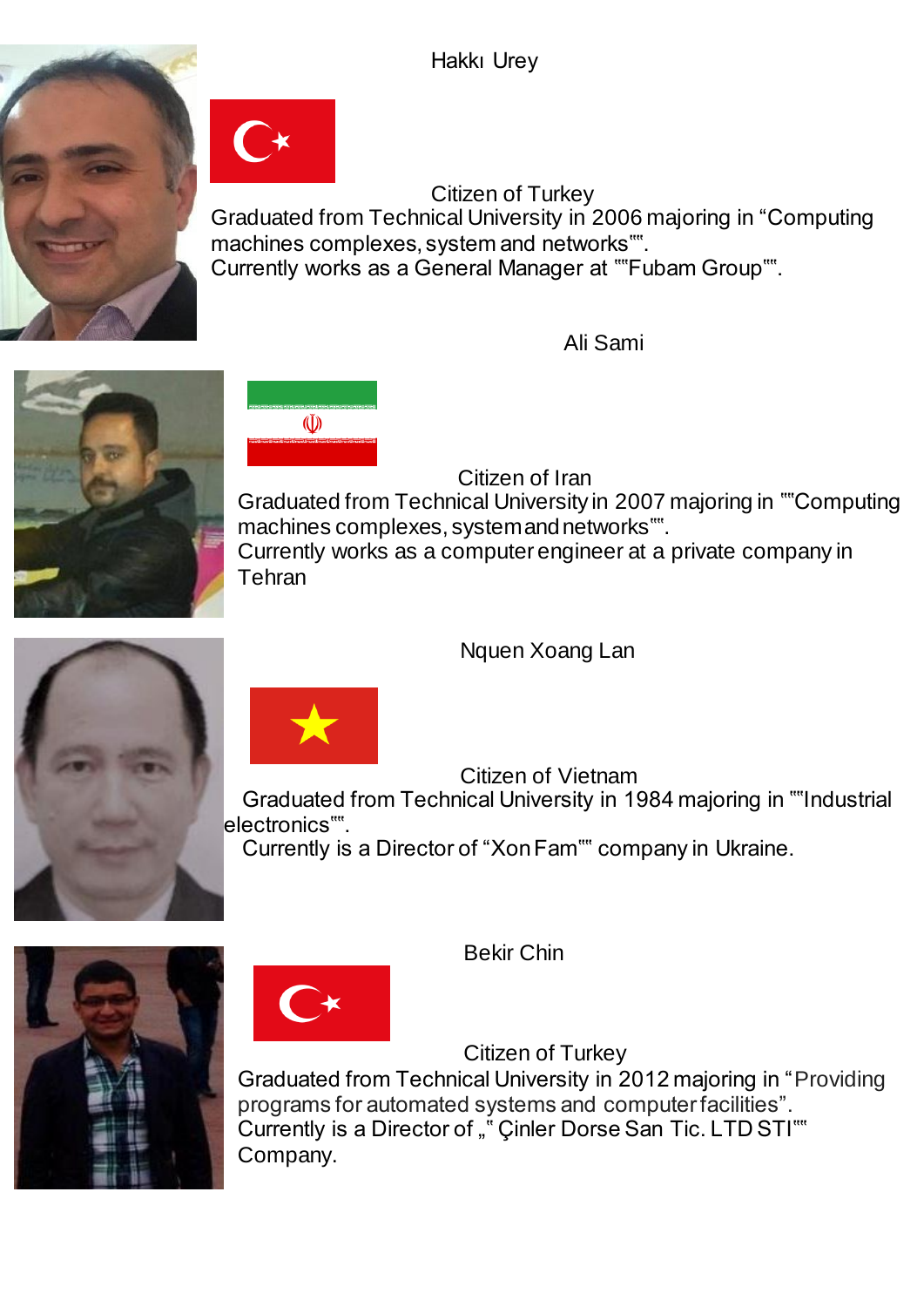Musthafa Arıkan





Citizen of Turkey Graduated from Technical University in 2017 majoring in "Electronic, telekomunication and radio technic engineering". Currently is a Chairman of the Board of ""Arıkan""Construction Incorporated Company.



Tran Quos Huy

Citizen of Vietnam

Graduated from Technical University in 1984 majoring in "Industrial electronics"".

Currently works as a Director of IT Centre "Vietnam News Agency"".



Dao Ba Dam

Citizen of Vietnam .

Graduated from Technical University in 1984 majoring in " Electronic Computers"".

Currently works as a deputy director of state Cartography Office.

Selchuk Balkan



Citizen of Turkey

Graduated from Technical University in 2010 majoring "Providing programs for automated systems and computerfacilities". Currently works as an engineer at car assembly department of Peugeotin French company.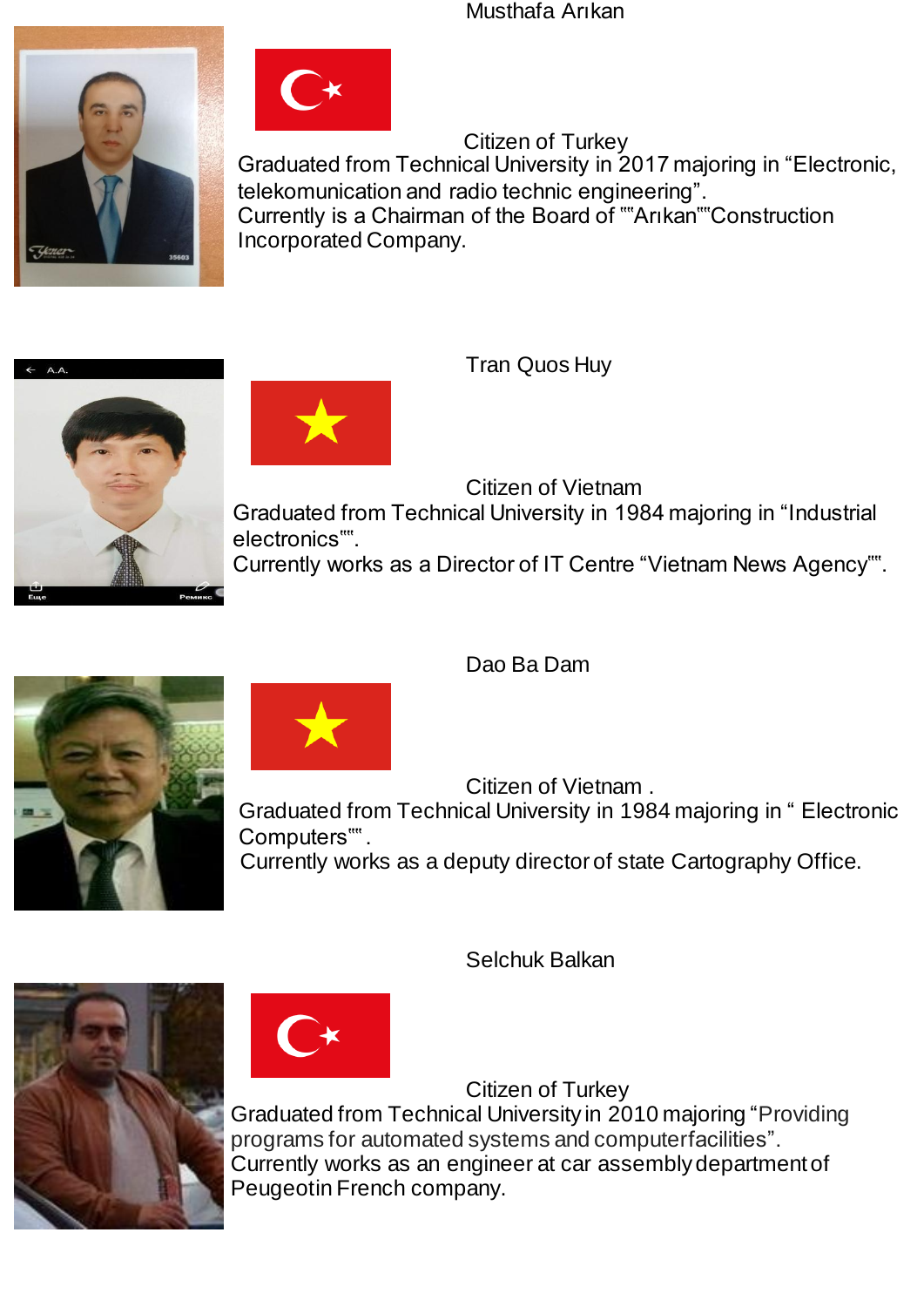Ali Panahi

Citizen of Iran Graduated from Technical University in 2007 majoring in "Computing machines, complexes,systems and network"". Currently works as a interpreter at Tehran Oil Company.

Caner Shenbahar

Melike Sultan Aşık Citizen of Turkey Graduate of Technical University in 2010,majoring in "Design and technology of electronic computers"" . Currently works as UC solutions Consultant/Presales in ""Bilişim çözümləri"".

Achıq Melike Sultan

Citizen of Turkey Graduate of Technical University in 2012,majoring in "Automated systems and computersoftware"". Currently is a teacher at Selchuk University in Konya.

Hakan Kayakutli

Citizen of Turkey Graduate of Technical University in 2006, majoring in " Computing machines, complexes, systems and network"" Currently works at Credit Europe Bank in Moscow.





 $\tilde{U}$ 







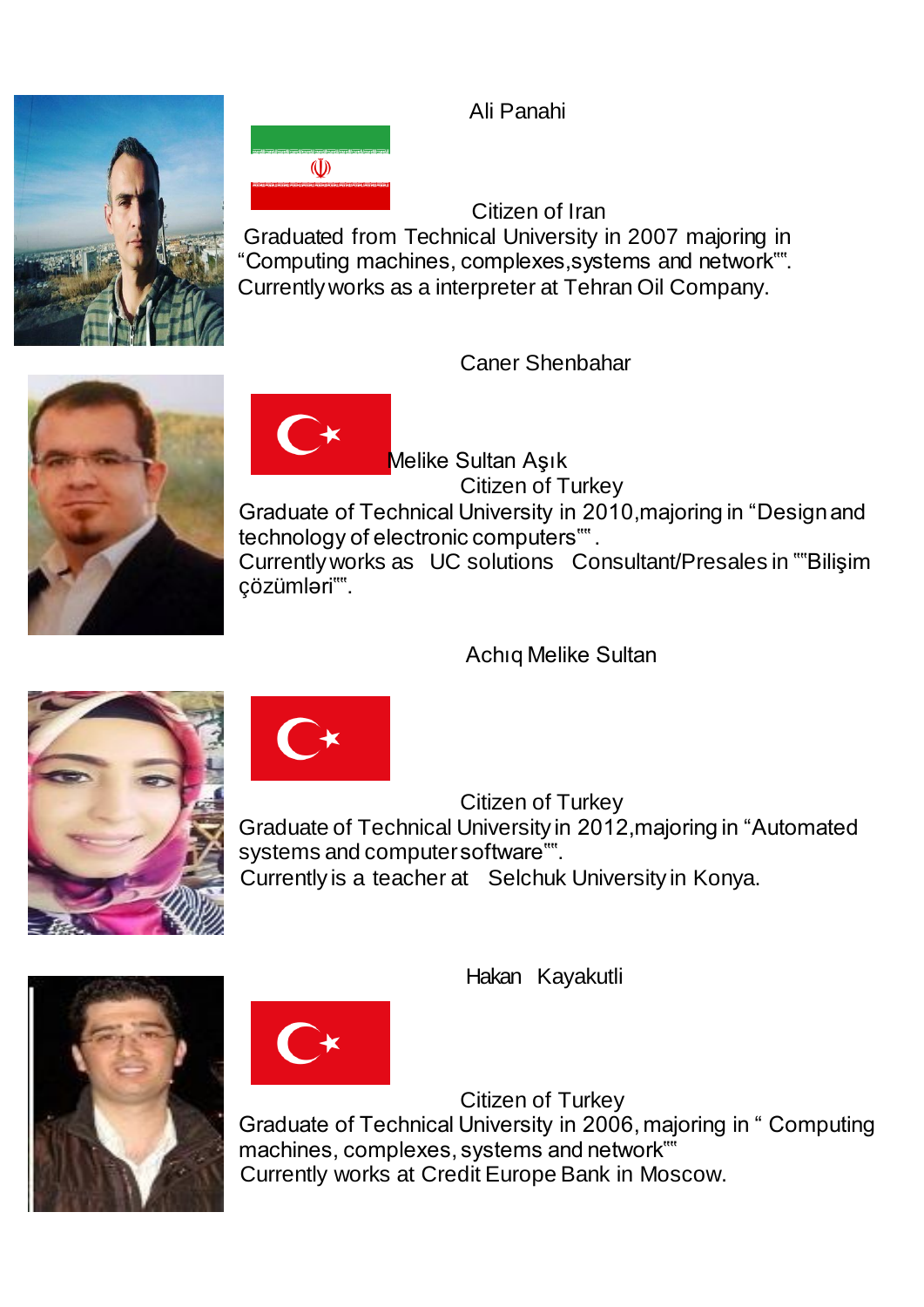Mehtaр Yıldırım





Citizen of Turkey Graduate of Technical University in 2016, majoring in "Computer Engineering"". Currently works as an engineer in the IT company "CİSCO".





Erhan Aydın

Citizen of Turkey Graduate of Technical University in 2004, majoring in "Calculating machines complexes, systemsand network". Currently is an director of«HSE Group».





Мurad Yıldırım

Citizen of Turkey Graduate of Technical University in 2011,majoring in "Computing machines, complexes, systems and networks"". Currently works as head of IT IIS department at""Ford Motor""Company.



Ozcan Ulug

Citizen of Turkey

Graduate of Technical University in 2005,majoring in "Planning of technological complexes".

Currently is a Managing director at ""Ulucar"" Group of companies.